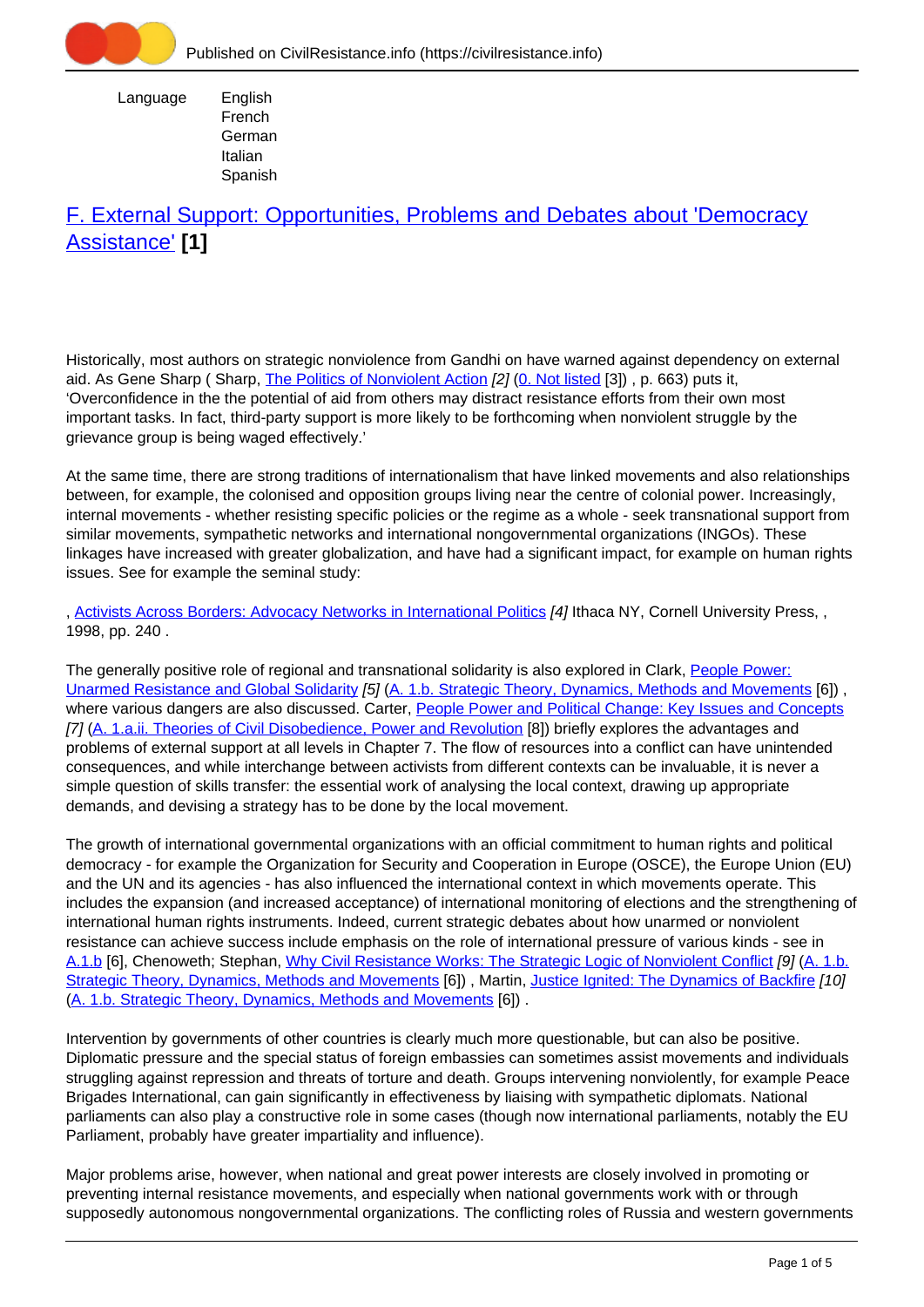

were noted under [Section D](https://civilresistance.info/section/d-resisting-authoritarianism-post-communist-and-post-soviet-regimes) [11], where electoral struggles also offer particular opportunities for external funding and intervention. But external governments have played a significant role in other struggles (for example in Lebanon) as noted under  $E. V$  [12].

These issues are not new - they are intrinsic to the nature of the international system, and Gene Sharp's warning to nonviolent movement still stands. But debates about the role of external governmental and quasi-governmental aid have become more ideologically divisive since the US government decided to use 'democracy assistance' to internal resistance and opposition movements as a major tool of US foreign policy. The Second Reagan Administration created the National Endowment for Democracy - and decided to aid the Chilean opposition to General Pinochet (whom US agencies had helped to install in 1973). President Bush Jr. also endorsed a neoconservative policy of promoting 'democracy' round the world, sometimes through force of arms, but also through diplomacy and aid to opposition groups sympathetic to the west. The association of 'democracy assistance' with US governments has led some on the western left to view support to opposition movements in other countries (unless like the Palestinian Intifada they are clearly opposed to western government policies) with extreme suspicion. Critiques have been regularly articulated in The Guardian by commentators such as Mark Almond, Seumas Milne and Jonathan Steele, and more extreme views are circulated on various websites - for instance, Jonathan Mowat, 'The New Gladio In Action? Coup d'État in Disguise: Washington's New World Order "Democratization" Template', at <http://www.globalresearch.ca/articles/MOW502A.html> [13].

Debates about governmental 'democracy promotion' are relevant to this bibliography at two levels: 1. because it is important to assess whether US and western governmental intervention through funding and technical advice has been on so large a scale as to invalidate (or at least undermine) the autonomy of the internal opposition campaigns involved; 2. because provision of nonviolence training and strategic and tactical advice on nonviolent resistance has in some cases come to be associated with 'democracy promotion'.

The references in this section therefore reflect a range of ideological perspectives. Since western 'democracy assistance' has been a source of particular controversy in ex-Soviet and ex-Communist states, major comparative studies under [D.II.1](https://civilresistance.info/section/d-resisting-authoritarianism-post-communist-and-post-soviet-regimes/d-ii-electoral-0) [14] are referenced here under 'See also'.

The website of Center on Democracy, Development and the Rule of Law, Stanford University [http://cddrl.stanford.edu/publications](http://cddrl.fsi.stanford.edu/publications) [15] - lists a series of working papers published in 2008-9 on external influences in transitions to electoral democracy in Chile, Mexico, Poland, Serbia, Turkey and the Ukraine, also many of the articles by Michael McFaul (see below).

 Beissinger, Mark, [Promoting democracy: Is exporting revolution a constructive strategy?](https://civilresistance.info/biblio-item/2006/promoting-democracy-exporting-revolution-constructive-strategy) [16], Dissent, Vol. 53, issue 1 (Winter), 2006, pp. 18-24

A critical assessment that notes the role of neoconservatives in endorsing export of democracy, the dangers of compromising the impartiality of human rights bodies, or intensifying internal ethnic and other conflicts, and the danger of 'packaging, exporting, and spreading democratic revolution like a module across a broad array of settings, irrespective of local circumstances'.

Carothers, Thomas, [The backlash against democracy promotion](https://civilresistance.info/biblio-item/2006/backlash-against-democracy-promotion) [17], Foreign Affairs, Vol. 85, issue 2 (March/April), 2006, pp. 55-68

Carothers has written widely on US democratic assistance - see for example, [Revitalizing Democracy Assistance:](https://civilresistance.info/biblio-item/2009/revitalizing-democracy-assistance-challenge-usaid) [The Challenge of USAID](https://civilresistance.info/biblio-item/2009/revitalizing-democracy-assistance-challenge-usaid) [18] Washington DC, Carnegie Endowment, , 2009, pp. 66 - and tends to the view that such aid is positive but necessarily limited in its effects.

Dudouet, Véronique ; Clark, Howard, [Nonviolent Civic Action in Support of Human Rights and Democracy](https://civilresistance.info/biblio-item/2009/nonviolent-civic-action-support-human-rights-and-democracy) [19], EXPO/B/DROI/2008/69 PE407.008, Brussels, Directorate-General for External Policies of the Union, 2009, pp. 53

Scholarly study commissioned by the Human Rights Subcommittee of the European Parliament, evaluating EU practice and making recommendations on principles that should guide EU support for nonviolent action for democratization, including concrete proposals on how to make it more effective.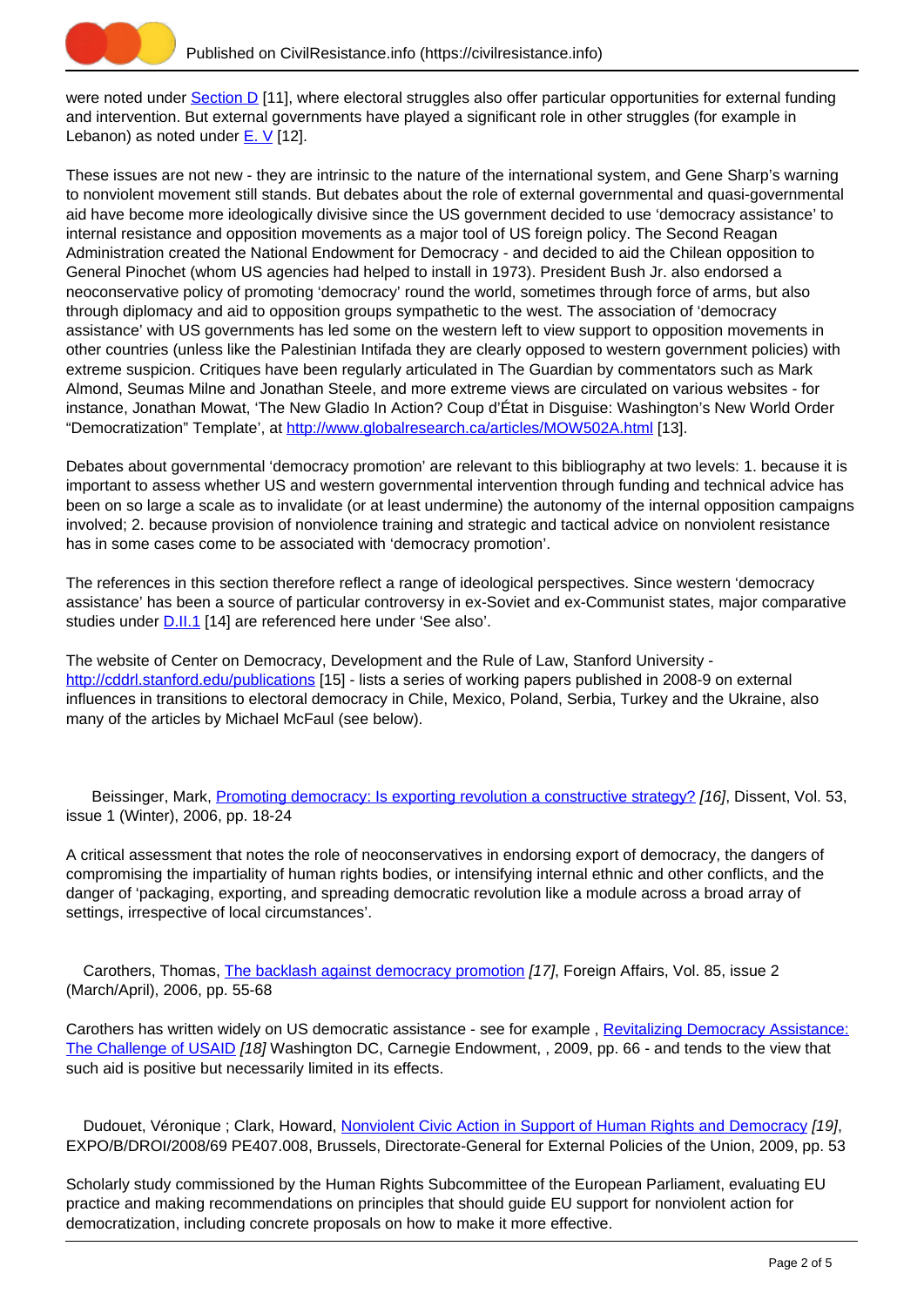

Eriksen, Tor Linne, [Norway and National Liberation in Southern Africa](https://civilresistance.info/biblio-item/2000/norway-and-national-liberation-southern-africa) [20], Uppsala, Nordiska Afikrainstitutet, 2000, pp. 410

Companion to Morgenstierne and Sellstrom, below.

Gershman, Carl; Allen, Michael, [New threats to freedom: The assault on democracy promotion](https://civilresistance.info/biblio-item/2006/new-threats-freedom-assault-democracy-promotion) [21], Journal of Democracy, Vol. 17, issue 2 (April), 2006, pp. 36-51

Gershman is the president of the US National Endowment for Democracy. This article lists restrictions introduced by a number of governments on receipt of democracy assistance.

Gratius, Susanne, [Assessing Democracy Assistance: Venezuela](https://civilresistance.info/biblio-item/2010/assessing-democracy-assistance-venezuela) [22], Madrid, FRIDE, 2010, pp. 16

Johansen, Jørgen, [External Financing of opposition movements](https://civilresistance.info/biblio-item/2009/external-financing-opposition-movements) [23], In Clark, [People Power: Unarmed](https://civilresistance.info/biblio-item/2009/people-power-unarmed-resistance-and-global-solidarity) [Resistance and Global Solidarity](https://civilresistance.info/biblio-item/2009/people-power-unarmed-resistance-and-global-solidarity) [5] [\(A. 1.b. Strategic Theory, Dynamics, Methods and Movements](https://civilresistance.info/section/introduction-nonviolent-action/1-theory-methods-and-examples/1b-strategic-theory-dynamics) [6]), London, Pluto Press, pp. 198-205

Critical assessment of external financing in historical perspective.

 Kinsman, Jeremy ; Bassuener, Kurt, [A Diplomat's Handbook for Democracy Development Support](https://civilresistance.info/biblio-item/2009/diplomats-handbook-democracy-development-support) [24], 3rd edition, Washington, DC, Council for a Community of Democracies, 2009, pp. 450

Tips for diplomats on how they can more effectively support local pro-democracy g roups facing repressive regimes. Case studies from South Africa, Ukraine, Chile, Belarus, Burma/Myanamar, Sierra Leone, Tanzania and Zimbabwe.

Lakey, George, Nonviolence training and charges of Western imperialism: A quide for worried activists [25], In Clark, [People Power: Unarmed Resistance and Global Solidarity](https://civilresistance.info/biblio-item/2009/people-power-unarmed-resistance-and-global-solidarity) [5] ([A. 1.b. Strategic Theory, Dynamics, Methods](https://civilresistance.info/section/introduction-nonviolent-action/1-theory-methods-and-examples/1b-strategic-theory-dynamics) [and Movements](https://civilresistance.info/section/introduction-nonviolent-action/1-theory-methods-and-examples/1b-strategic-theory-dynamics) [6]), London, Pluto Press, pp. 206-213

Experienced activist trainer poses questions for trainers to ask themselves about their work, and suggests questions for those who denounce nonviolence training as 'pro-imperialist'.

 McFaul, Michael, [Advancing Democracy Abroad: Why We should and How We Can](https://civilresistance.info/biblio-item/2009/advancing-democracy-abroad-why-we-should-and-how-we-can) [26], Lanham MA, Rowman and Littlefield, 2009, pp. 304

Before becoming US ambassador to Russia (January 2012) McFaul was a professor at Stanford University. A firm advocate of democracy promotion (which he distinguishes from advancing US geostrategic interests), he also argued for the USA re-establish its own civil rights credentials (e.g. after Abu Ghraib and Guantanamo). See: , [Importing revolution: Internal and external factors in Ukraine's 2004 democratic breakthrough](https://civilresistance.info/biblio-item/2009/importing-revolution-internal-and-external-factors-ukraines-2004-democratic-0) [27] In Bunce; McFaul; Stoner-Weiss, [Democracy and Authoritarianism in the Postcommunist World](https://civilresistance.info/biblio-item/2009/democracy-and-authoritarianism-postcommunist-world) [28] [\(D. II.1. Comparative](https://civilresistance.info/section/d-resisting-authoritarianism-post-communist-and-post-soviet-regimes/d-ii-electoral-0) [Assessments](https://civilresistance.info/section/d-resisting-authoritarianism-post-communist-and-post-soviet-regimes/d-ii-electoral-0) [14])New York, Cambridge University Press, 2009, pp. 189-225 .

 McKie, Kristin, [The process of donor funding as the cause of social movement decline; A case study of the](https://civilresistance.info/biblio-item/2007/process-donor-funding-cause-social-movement-decline-case-study-barabaig-land-rights) [Barabaig Land Rights Movement in Tanzania](https://civilresistance.info/biblio-item/2007/process-donor-funding-cause-social-movement-decline-case-study-barabaig-land-rights) [29], Palmer House Hotel, Chicago, IL, Paper presented at the annual meeting of the Midwest Political Science Association, 2007

 Morgenstierne, Christopher Munthe, [Denmark and National Liberation in Southern Africa: A Flexible Response](https://civilresistance.info/biblio-item/2003/denmark-and-national-liberation-southern-africa-flexible-response) [30], Uppsala, Nordiska Afikrainstitutet, 2003, pp. 142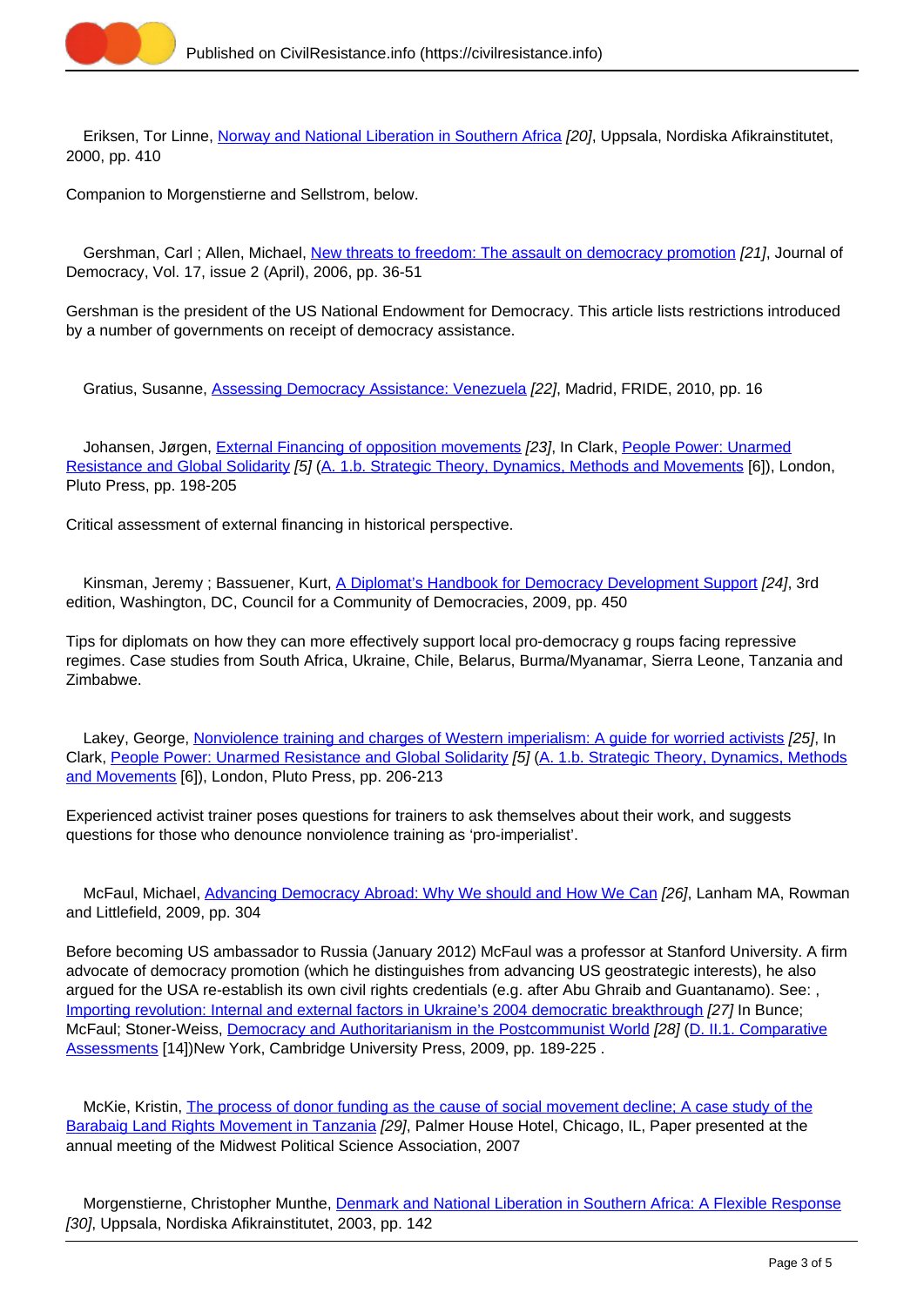

Companion to Eriksen and Sellstrom, this section.

Roessler, Philip G., [Donor induced democratization and the privatization of state violence in Kenya and Rwanda](https://civilresistance.info/biblio-item/2005/donor-induced-democratization-and-privatization-state-violence-kenya-and-rwanda) [31], Comparative Politics, Vol. 37, issue 2 (January), 2005, pp. 207-227

 Sellström, Tor, [Sweden and National Liberation in Southern Africa: Volume II - Solidarity and Assistance](https://civilresistance.info/biblio-item/2002/sweden-and-national-liberation-southern-africa-volume-ii-solidarity-and-assistance) [1970-1994](https://civilresistance.info/biblio-item/2002/sweden-and-national-liberation-southern-africa-volume-ii-solidarity-and-assistance) [32], Uppsala, Nordiska Afikrainstitutet, 2002, pp. 912

Companion to Eriksen and Morgenstierne, above.

 Youngs, Richard ; Boonstra, Jos ; Vizoso, Julia Choucair ; Echagüe, Ana ; Jarábik, Balázs ; Kausch, Kristina, [Is](https://civilresistance.info/biblio-item/2008/european-union-supporting-democracy-its-neighbourhood) [the European Union Supporting Democracy in its Neighbourhood?](https://civilresistance.info/biblio-item/2008/european-union-supporting-democracy-its-neighbourhood) [33], Madrid, FRIDE, 2008, pp. 150

EU 'neighbourhood plans' agreed with neighbouring states link economic cooperation with human rights and democratization. This report includes case studies of how this has been implemented - or not - in Morocco, Jordan, Lebanon, Ukraine, Belarus and Azerbaijan. [FRIDE](http://fride.org/publications) [34] has published a range of reports and policy briefs - all available online - with critical analyses of 'democracy promotion', especially by the European Union and its members, including in the context of the 'Arab Spring'.

Zunes, Stephen, [Nonviolent action and pro-democracy struggles](https://civilresistance.info/biblio-item/2008/nonviolent-action-and-pro-democracy-struggles) [35], Foreign Policy in Focus, 24/01/2008,

## See also:

Valerie J. Bunce; Sharon L. Wolchik, [Defeating Authoritarian Leaders in Post-Communist Countries](https://civilresistance.info/biblio-item/2011/defeating-authoritarian-leaders-post-communist-countries) [36], (D. II.1. Comparative Assessments [37]), which discusses fairly sceptically how far even substantial external intervention can influence internal politics and also discuss possible dangers as well as advantages of 'democracy assistance', and some Russian criticisms of western aid: see esp. pp. 21-26, 335-38 and 347-52.

Valerie J. Bunce; Michael McFaul; Kathryn Stoner-Weiss, [Democracy and Authoritarianism in the](https://civilresistance.info/biblio-item/2009/democracy-and-authoritarianism-postcommunist-world) [Postcommunist World](https://civilresistance.info/biblio-item/2009/democracy-and-authoritarianism-postcommunist-world) [28], (D. II.1. Comparative Assessments [37]), Part II examines the role of the EU in promoting electoral democracy and economic liberalization in Eastern Europe: pp. 59-104.

 **Source URL (retrieved on 05/07/2022 - 07:09):** https://civilresistance.info/section/f-external-support-opportunitiesproblems-and-debates-about-democracy-assistance

## **Links**

[1] https://civilresistance.info/section/f-external-support-opportunities-problems-and-debates-about-democracyassistance

[2] https://civilresistance.info/biblio-item/1973/politics-nonviolent-action

[3] https://civilresistance.info/section/0-not-listed

[4] https://civilresistance.info/biblio-item/1998/activists-across-borders-advocacy-networks-international-politics

[5] https://civilresistance.info/biblio-item/2009/people-power-unarmed-resistance-and-global-solidarity

[6] https://civilresistance.info/section/introduction-nonviolent-action/1-theory-methods-and-examples/1b-strategictheory-dynamics

[7] https://civilresistance.info/biblio-item/2012/people-power-and-political-change-key-issues-and-concepts

[8] https://civilresistance.info/section/introduction-nonviolent-action/1-theory-methods-and-examples/1aii-theoriescivil